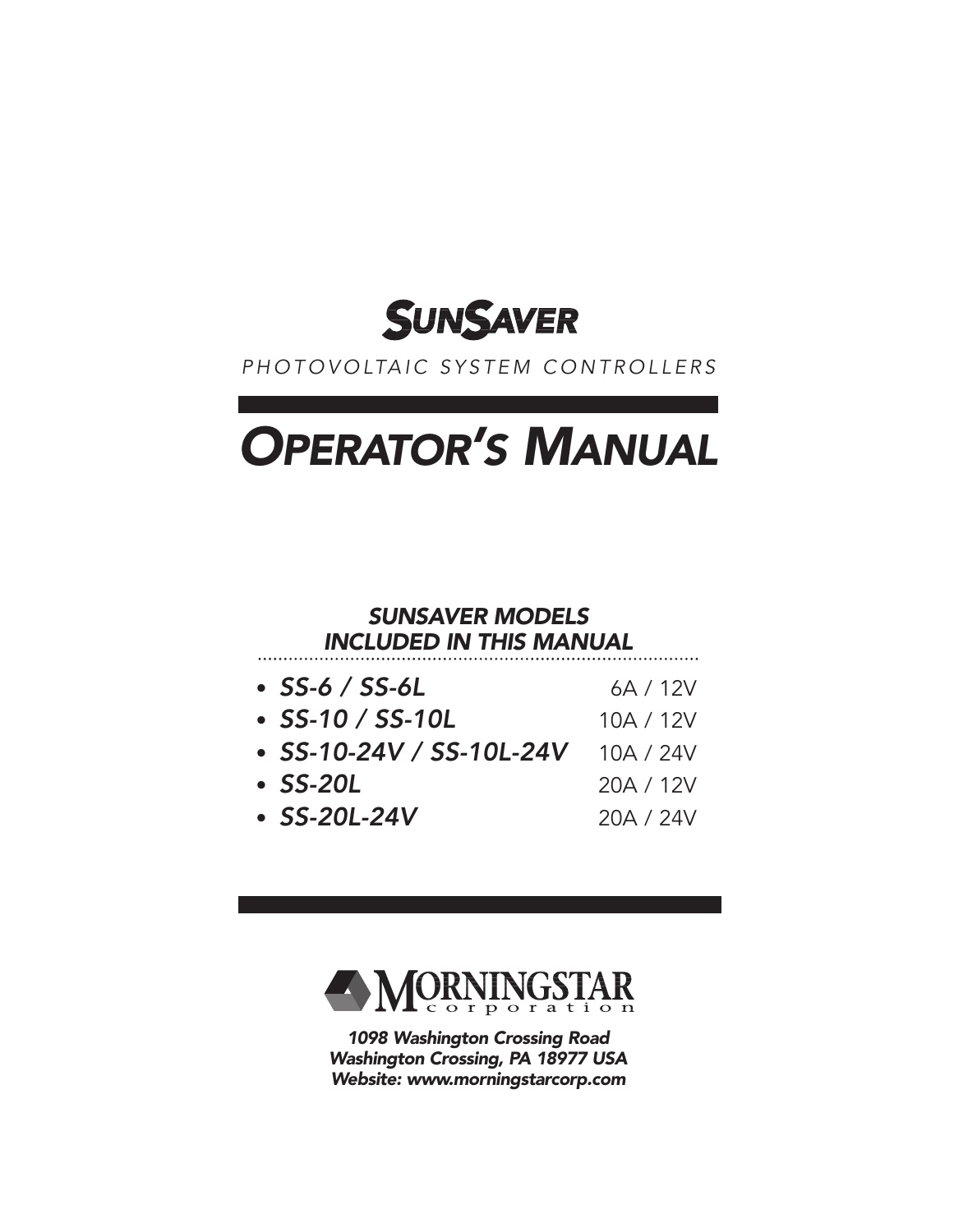# SPECIFICATION SUMMARY

. . . . . . . . . .

. . . . . . . . . . .

|                                        |                 | $SS-6$      | <b>SS-10</b>    | <b>SS-20</b> | 24 Volt     |
|----------------------------------------|-----------------|-------------|-----------------|--------------|-------------|
| <b>System Volts</b>                    | (V)             | 12          | 12 <sup>°</sup> | 12           | 24          |
| <b>Maximum PV Volts</b>                | (V)             | 25          | 25              | 25           | 44          |
| <b>Rated PV Input</b>                  | (A)             | 6.5         | 10              | 20           | n/a         |
| <b>Rated Load</b>                      | (A)             | 6           | 10              | 20           | n/a         |
| Maximum array short<br>circuit current | (A)             | 8.1         | 12.5            | 25           | n/a         |
| Setpoints:                             |                 |             |                 |              |             |
| Sealed PWM                             | (V)             | 14.1        | 14.1            | 14.1         | 28.2        |
| Flooded PWM                            | (V)             | 14.4        | 14.4            | 14.4         | 28.8        |
| <b>LVD</b>                             | (V)             | 11.5        | 11.5            | 11.5         | 23.0        |
| LVD Reconnect                          | (V)             | 12.6        | 12.6            | 12.6         | 25.2        |
| <b>Ambient Temp Range</b>              | $(^{\circ}C)$   | $-40$ to 60 | $-40$ to 60     | $-40$ to 60  | $-40$ to 60 |
| <b>Temp Compensation</b>               | $(mV)^{\circ}C$ | $-28$       | $-28$           | $-28$        | -56         |

DIMENSIONS INCHES (MM)

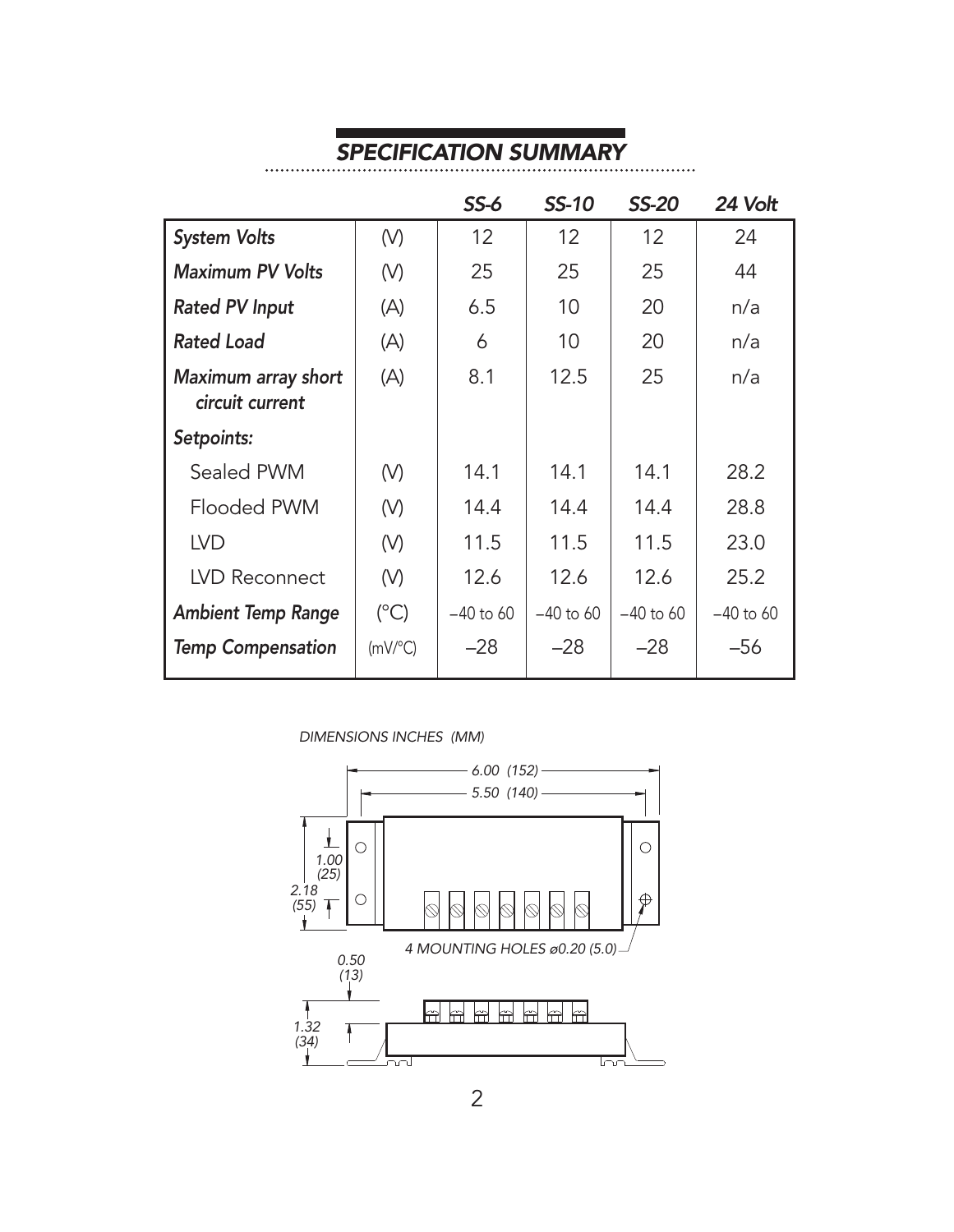#### **CONTENTS**

| 1.0 |                                     |  |
|-----|-------------------------------------|--|
| 2.0 |                                     |  |
|     | 2.1 Installations in Hazardous      |  |
| 3.0 |                                     |  |
| 4.0 |                                     |  |
| 5.0 |                                     |  |
|     |                                     |  |
|     |                                     |  |
|     |                                     |  |
| 6.0 |                                     |  |
|     |                                     |  |
|     | 6.2 Operation and Functions 11      |  |
|     | 6.3 Inspection and Maintenance 12   |  |
| 7.0 |                                     |  |
|     | 7.1 Testing with a Power Supply  13 |  |
|     |                                     |  |
| 8.O |                                     |  |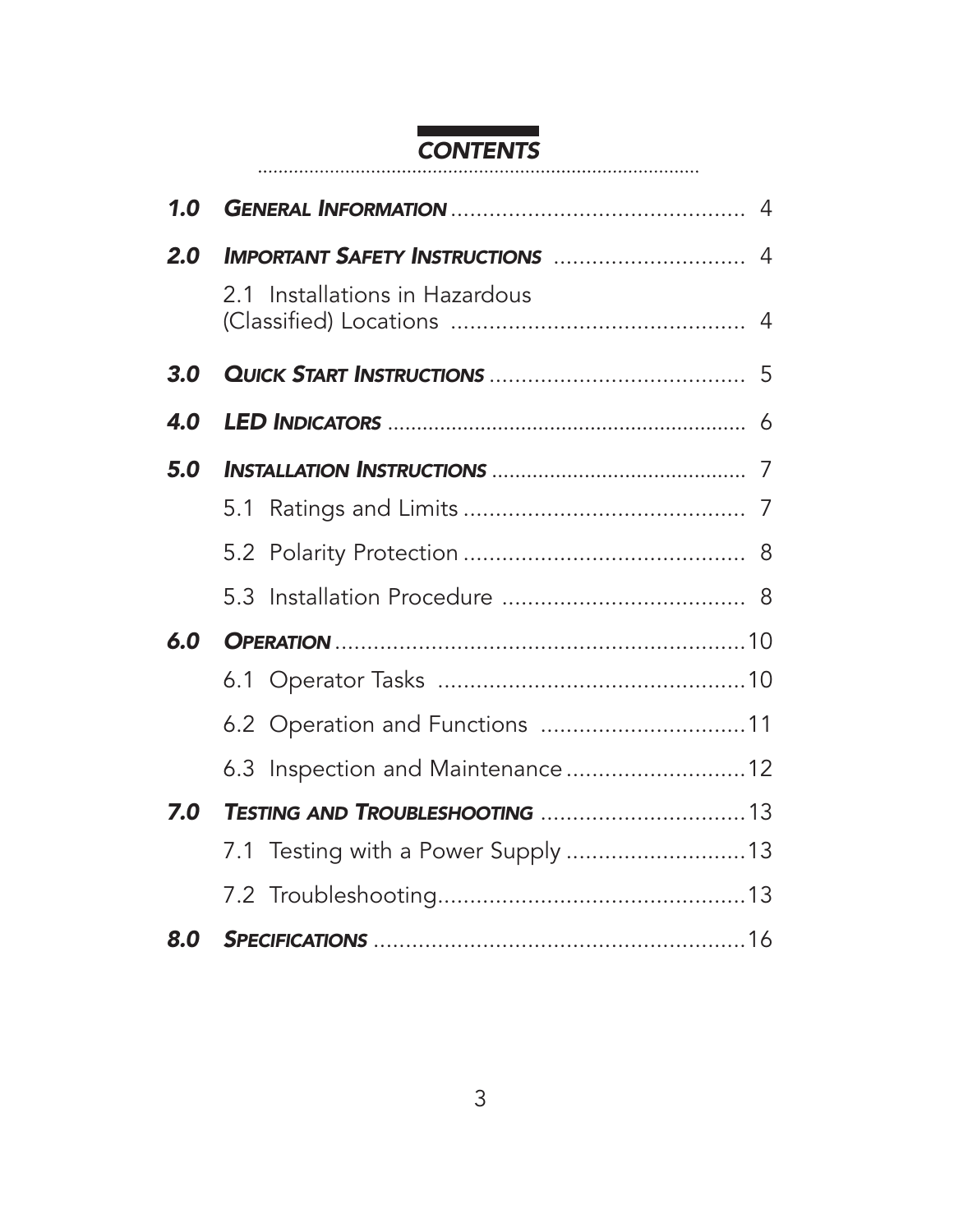# 1.0 GENERAL INFORMATION

Thank you for selecting the SunSaver™ PV controller. The SunSaver is a sophisticated controller using advanced technology and series switching PWM charging. The battery charging process has been optimized for longer battery life and improved system performance.

Many specifications of the SunSaver are unique. Although the SunSaver is very simple to use, please take the time to read this operator's manual and become familiar with the controller. This will help you to make full use of the many advantages the SunSaver can provide to your PV system.

## 2.0 IMPORTANT SAFETY INSTRUCTIONS

- SAVE THESE INSTRUCTIONS—This manual contains important instructions that should be followed during installation and maintenance of the SunSaver controller.
- WARNING—Be very careful when working with batteries. Lead acid batteries can generate explosive gases, and short circuits can draw thousands of amps from the battery. Read all instructions provided with the battery.
- Do not exceed the voltage or current ratings of the controller. Use only with a 12 volt or 24 volt battery.
- DO NOT short circuit the PV array or load while connected to the controller. This will **DAMAGE** the controller.
- The controller should be protected from direct sunlight. Ensure adequate space for air flow around the controller.
- Pressure terminal connectors are not required. Use only copper wire with minimum 75˚C insulation rating and between 10 AWG (5.2 mm<sup>2</sup>) and 14 AWG (2.1 mm<sup>2</sup>) gage.
- The negative system conductor should be properly grounded. Grounding should comply with local codes.

## 2.1 INSTALLATIONS IN HAZARDOUS (CLASSIFIED) LOCATIONS

The SunSaver family of charge controllers have been listed to UL1604 and CSA 22.2 No. 213-M1987 for use in Class I, Division 2, Groups A, B, C and D hazardous locations. In order to comply with the UL and CSA standards, the installation should follow the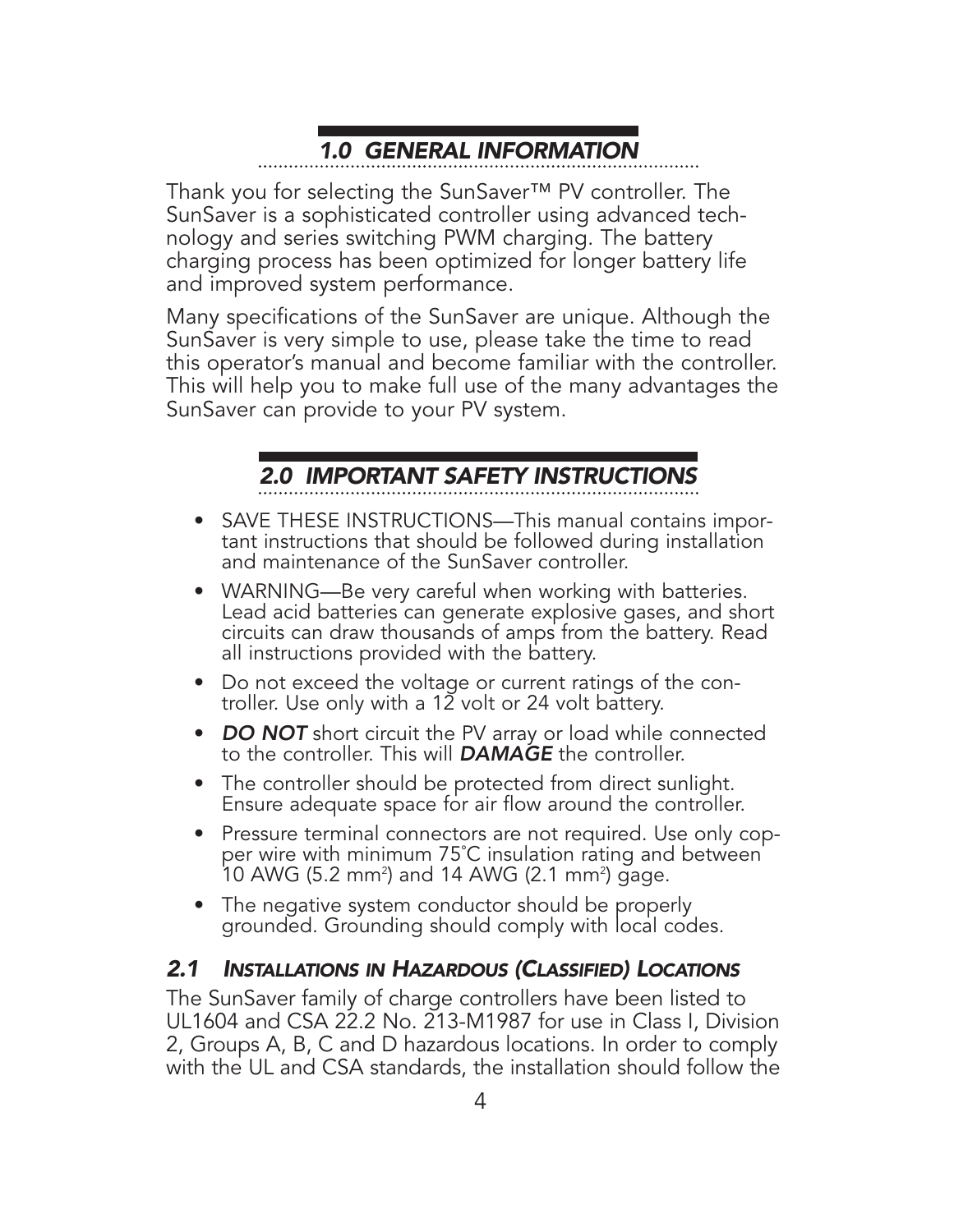requirements of the National Electrical Code Article 501-4(b) and/or Canadian Electrical Code Article 18-156 when installing a SunSaver in a Hazardous (Classified) Location.

> WARNING: Do not disconnect while the circuit is alive unless the area is known to be nonhazardous.

<sup>A</sup>VERTISSEMENT: Risque D'explosion—Avant De Deconnecter L equipment; Couper Le Courant Ou S'assurer Que L'emplacement<br>Est Designe Non Gereux.

## 3.0 QUICK START INSTRUCTIONS

This section provides a brief overview of how to get started using the SunSaver controller. However, please review the entire manual to ensure best performance and years of troublefree service.



- 1. Mount the SunSaver to a vertical surface. Allow space above and below the controller for air flow.
- 2. Make sure the PV and load currents will not exceed the ratings of the SunSaver model being installed.
- 3. The 6 system connections to the SunSaver terminals are numbered on the label. It is recommended that the connections be made in order from 1 to 6.
- 4. Connect the **BATTERY** first. Use care that bare wires do not touch the metal case of the controller.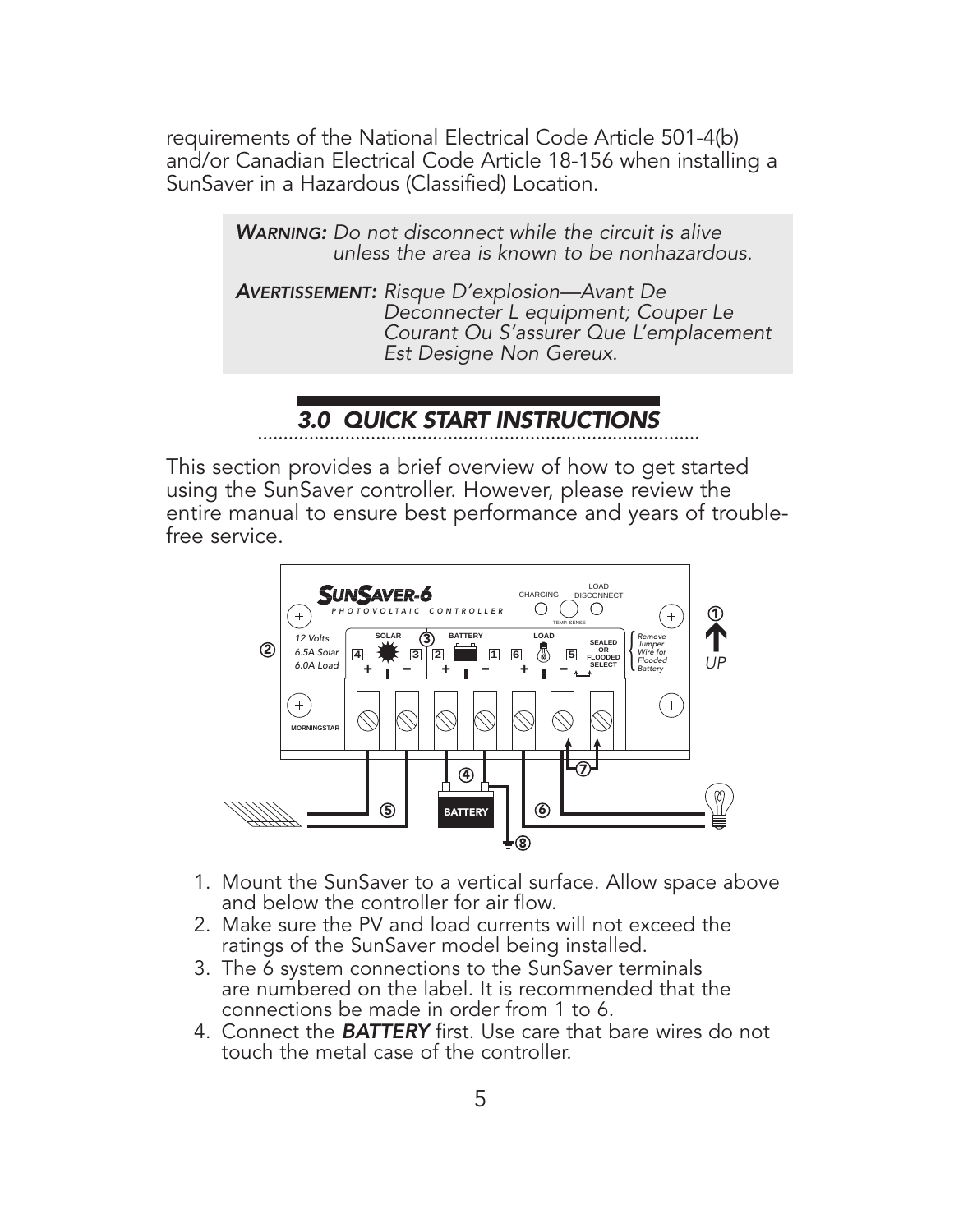- 5. Connect the **SOLAR** (PV array) next. The green LED indicator will light if sunlight is present.
- 6. Connect the LOAD last. If this model includes an LVD and the red LED indicator lights, the battery capacity is low and should be charged before completing the system installation. (Refer to Section 5.3)
- 7. The controller is shipped with a jumper installed. This sets the controller for charging **SEALED** batteries. If a **FLOODED** battery is being used, simply remove the jumper to optimize the battery charging for a flooded battery. If the jumper is connected again, the charging will return to the setpoints for a sealed battery. (Refer to Section 5.3)
- 8. For most effective surge protection, it is recommended that the battery negative conductor be properly grounded.

# 4.0 LED INDICATORS

#### GREEN LED:

The green LED indicator will light whenever sunlight is available for battery charging. The green LED will turn off at night.

Because the SunSaver uses a PWM constant voltage charging process, there is usually some amount of energy going into the battery at all times. Although the charging current falls to very low levels when the battery reaches full charge, the green LED will continue to stay ON (during the daytime). This is to indicate that the controller is working and that energy is available from the PV array for charging.

### RED LED:

If your SunSaver model includes an automatic load disconnect (LVD) feature, a red LED indicator is also provided. Whenever the battery charge state falls below the LVD setpoint, the load will be disconnected and the red LED will light. This indicates that the controller has disconnected the load to protect the battery from further discharge and possible damage.

After some period of recharging the battery such that it recovers to approximately 40 to 50 percent of its rated capacity, the load will automatically be reconnected and the red LED will turn off.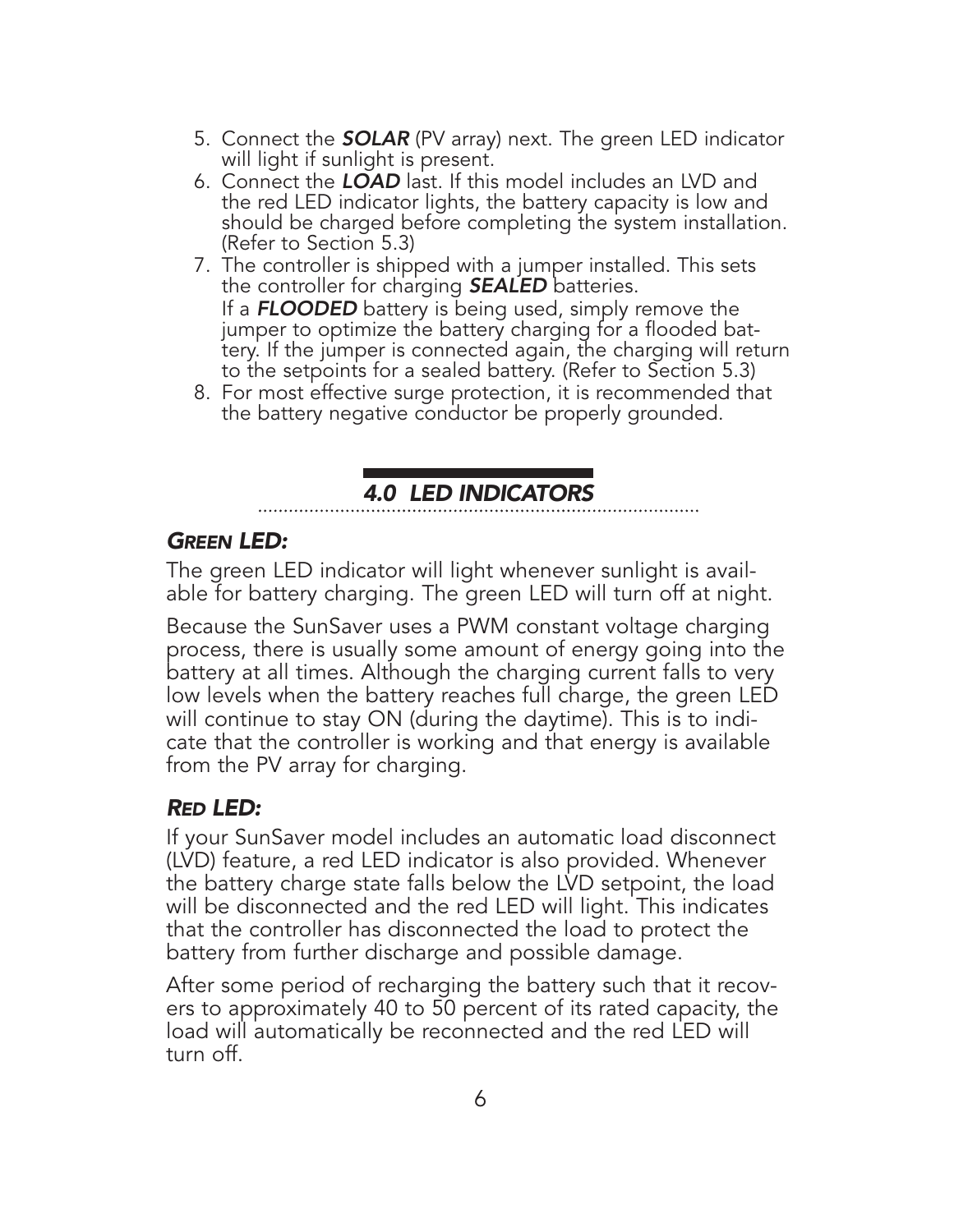# 5.0 INSTALLATION INSTRUCTIONS

#### 5.1 RATINGS AND LIMITS

- The SunSaver is rated for 12 volt (or 24 volt) PV systems. Do not connect to a PV array with open circuit voltage (Voc) greater than 25 (or 44) volts.
- Maximum array short circuit current rating:

| <b>SUNSAVER-6</b>  | 8.1 amps            |
|--------------------|---------------------|
| <b>SUNSAVER-10</b> | $12.5 \text{ amps}$ |
| <b>SUNSAVER-20</b> | $25.0 \text{ amps}$ |

- Because the SunSaver is a series controller, the PV current rating is specified at the PV array's peak power (Ipp). The SunSaver does NOT short the PV array for regulation, and it is not necessary to derate the controller for short-circuit current (Isc) as is commonly done with shunt controllers.
- SunSaver models with an automatic low voltage load disconnect function (LVD) are rated for either 6, 10 or 20 amp loads depending on the model.
- SunSaver models without an LVD capability are rated for a maximum load of 10 amps. All loads connected to the SunSaver **LOAD** terminals should not exceed 10 amps of current.

NOTE: It is not necessary to use the SunSaver load terminals. Loads that exceed the load rating of the SunSaver can be connected directly to the battery.

• The rated PV input current and the rated load current can both be exceeded by 25% for up to 5 minutes. This 25% overload will reduce the safety margins for surges and will cause heating that can shorten the life of the controller.

For the reasons noted above, these higher overload ratings should **NOT** be used for routine operation. They are only to note overload capability for system design purposes.

- The SunSaver is designed to operate continuously in 60°C ambient temperatures. However, do not install the controller near heat generating sources or in direct sun. This could cause the temperature rating to be exceeded and damage the controller.
- The date of manufacture can be found on the serial number (bottom of case). The first 4 digits are the year and week.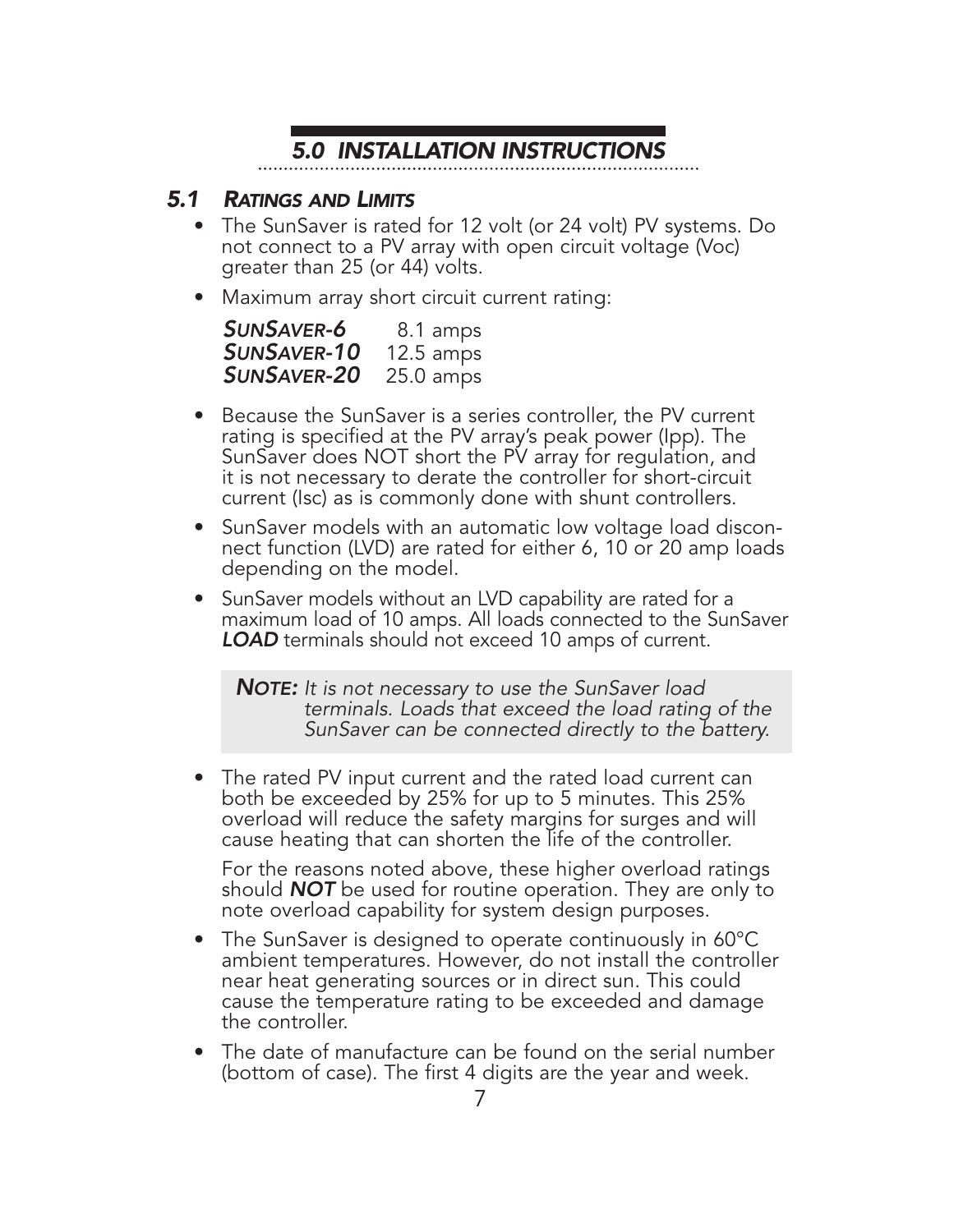### 5.2 POLARITY PROTECTION

The SunSaver is generally protected from reversed connections, but the system operator and other equipment will be at risk when polarities (+ and –) are reversed. Carefully check before making each connection to be certain the polarity is correct.

#### 5.3 INSTALLATION PROCEDURE

#### NOTES:

- The SunSaver prevents reverse current leakage at night, so a blocking diode is not required in the system.
- The connector terminals will accept a maximum wire size of AWG #10 (up to 5.2 mm²). A flathead screwdriver is required. (Some #10 spade connectors may not fit in this terminal.)
- Tighten each terminal clamping screw to 20 inch-pounds of torque.
- The SunSaver is designed to regulate power from a PV array. Other generators can be connected directly to the battery, however, with no effect on the SunSaver.
- Do not connect any system wires (Solar, Battery, Load) to the **SEALED OR FLOODED SELECT** terminal.
- The installation should follow the requirements of the U.S. National Electric Code, Section 690.
- The installation should follow the requirements of the National Electrical Code Article 501-4(b) and/or Canadian Electrical Code Article 18-156 when installing a SunSaver in a Hazardous (Classified) Location.

Refer to the connection diagram on page 5 to illustrate each of the following installation steps.

1. Inspect the controller for shipping damage. If possible, mount the SunSaver to a vertical surface.

Allow a minimum of 5 cm (2 inches) space above and below the controller for air flow. Protect the controller from direct sunlight or other heat sources.

The SunSaver can be mounted outdoors. Avoid mounting in in direct rain such that water could collect under the cover. If installed in an enclosure, some ventilation is recommended to minimize operating temperatures.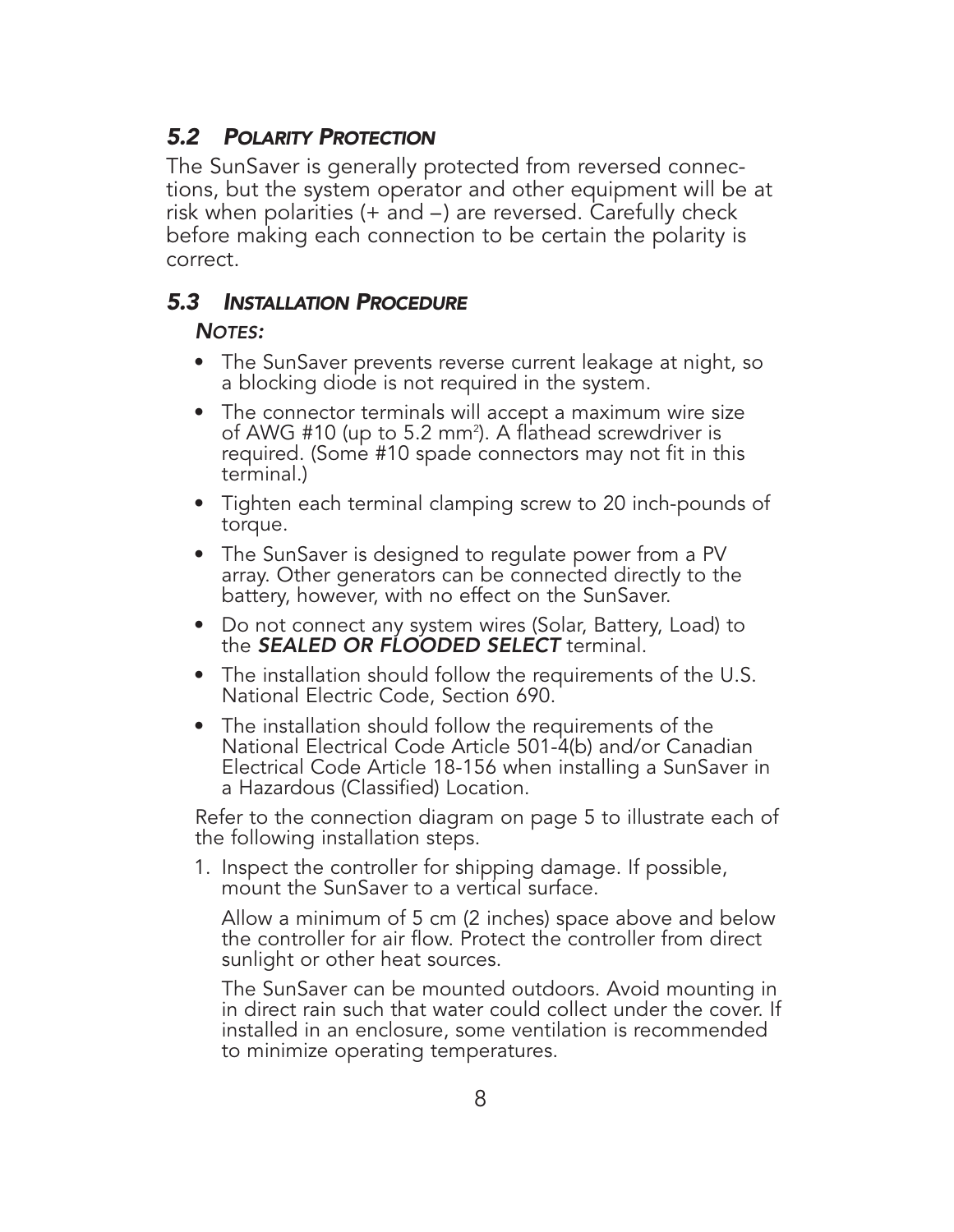- **NOTE:** The SunSaver is very corrosion resistant. The case is hard coat anodized, cover screws are stainless steel, the circuit is encapsulated, and the termi- nals are copper and nickel plated brass.
- 2. Confirm that the PV array and loads will not exceed the current ratings of the SunSaver model being installed (see specifications on page 2).
	- **NOTE:** Multiple SunSavers can be connected in parallel to charge a single battery. Make sure each PV sub-array does not exceed the solar rating of the SunSaver, and be careful not to connect a load that exceeds a single SunSaver's load rating. Separate loads can be connected to different SunSavers.
- 3. **CONNECTION ORDER** The label has each system connection numbered from 1 to 6. This is the recommended order of system connections. However, a different order will not damage the controller.
- 4. **BATTERY** Connect the 12-volt (or 24-volt) system battery.<br>The green LED will not light. If a red LED (LOAD DISCON-NECT) is provided with this model and it lights, the battery charge state is low and should be recharged before completing the installation.
	- **NOTE:** If the battery voltage is below 11.5 volts (or 23.0 volts), the load has been automatically disconnected due to a very low battery charge condition, and the battery must be recharged.
	- **NOTE:** If the battery voltage is between 11.5 and 12.0 (or 23 and 24) volts, the SunSaver will sometimes power-up during initial installation in the LVD (load disconnected) state. This will automatically clear when the battery voltage rises above 12.6 (or 25.2) volts. The LVD can also be reset manual ly (only if the battery voltage is above 11.5 (or 23) volts). First connect the **SOLAR** array (see step 5<br>below). Next disconnect and then reconnect the **BATTERY** positive wire. The red LED will turn off to indicate that the LVD has been reset.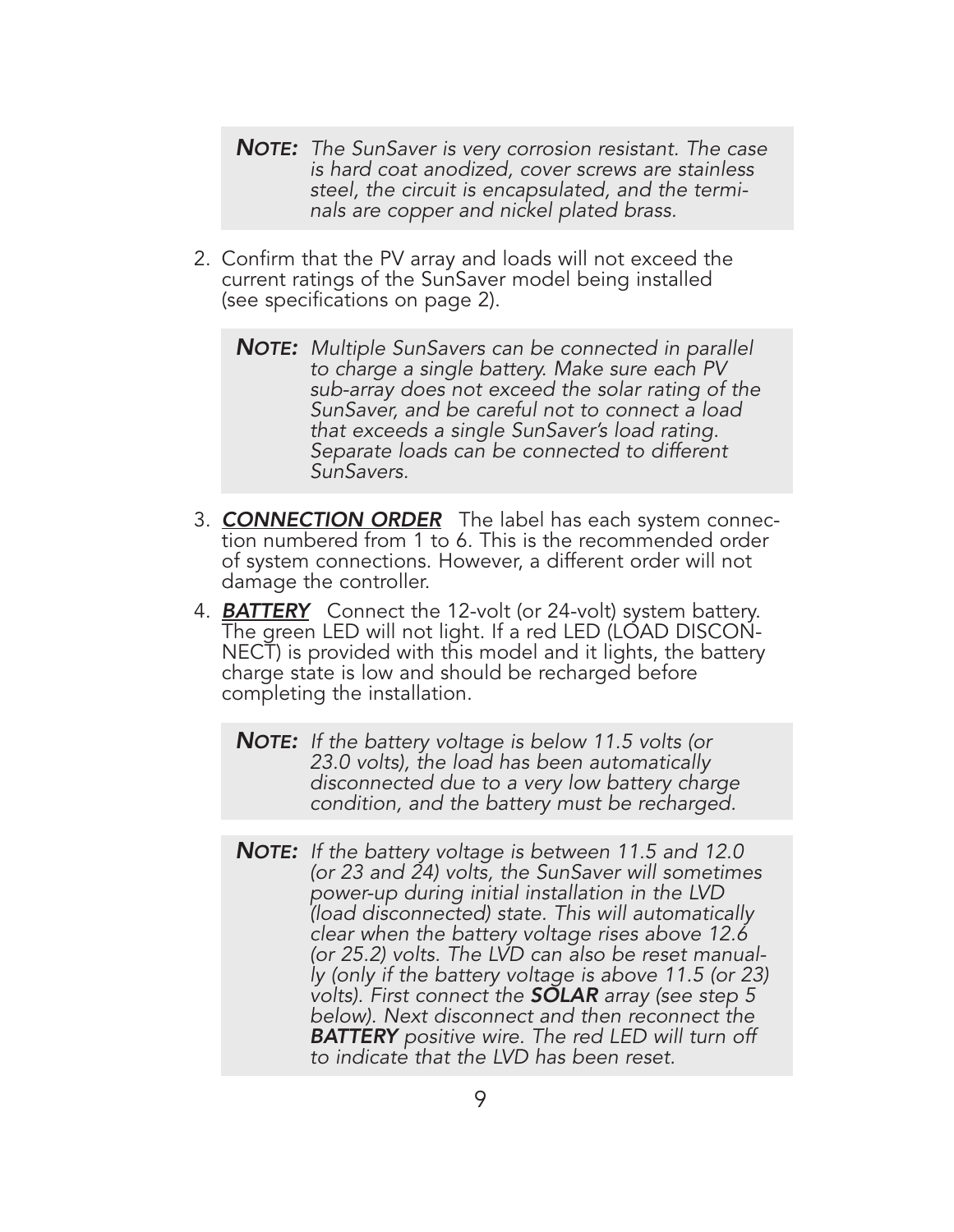5. **SOLAR** First, be certain the battery  $(+)$  and  $-$ ) is connected correctly. Then connect the PV array to the **SOLAR** terminals. Be **CERTAIN** that the PV  $+$  and  $-$  wires are connected correctly. The green LED will light if the array is connected during the daytime.

**CAUTION:** Remember that the PV array will generate power whenever in sunlight. Also, be careful not to **SHORT-CIRCUIT** the PV array while connected to the controller, since this will DAMAGE the controller.

6. LOAD Turn the load off. Connect the load to the LOAD terminals, and then turn the load on.

If the load causes the red LED to turn on (for models with LVD) soon after the load was activated, the battery must be recharged. (see Section 6.2)

7. **SEALED OR FLOODED SELECT** The SunSaver is shipped with a jumper installed between the **LOAD**-negative terminal (connection 5) and the **SEALED OR FLOODED SELECT** terminal. With this jumper installed, the SunSaver is configured for charging **SEALED** batteries.

If your PV system has a **FLOODED** battery, simply remove the jumper to change the SunSaver to a flooded battery charger. (see Section 6.2)

The SunSaver can be changed between SEALED and FLOODED as many times as you wish by using the jumper. Save the jumper for future use in case your battery type is changed. If the jumper is lost, a wire can also be used.

8. For safety and the most effective lightning protection, the negative conductor of the PV system should be properly grounded. The SunSaver connects the PV-negative, Batterynegative and Load- negative internally per UL recommendations. No switching is done in the negative current path.

# 6.0 OPERATION

### 6.1 OPERATOR TASKS

The SunSaver is a fully automatic PV system controller that includes electronic functions to protect both the controller and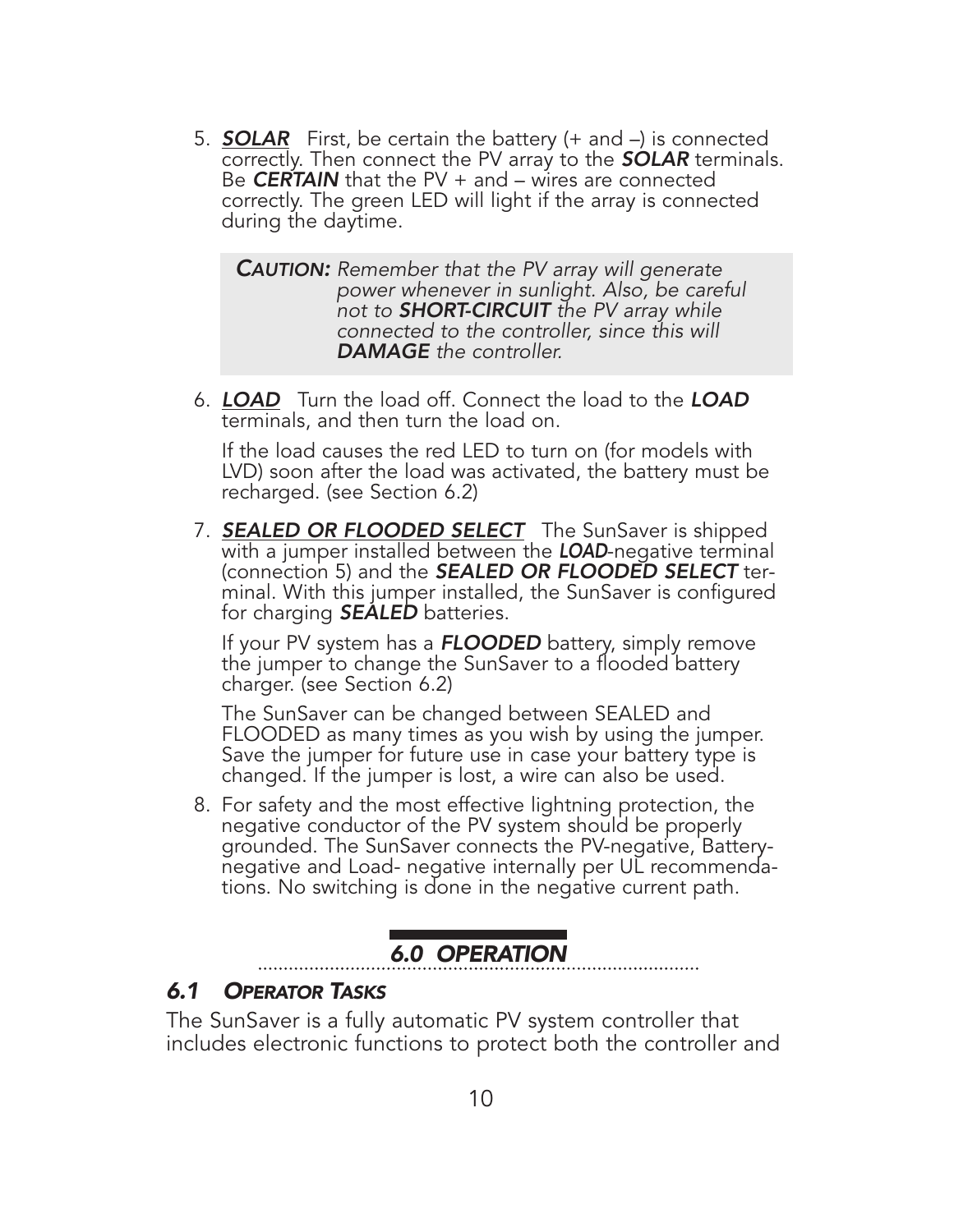the PV system. Battery charging is managed by a constant voltage PWM algorithm that has been optimized for PV systems.

The only manual tasks performed by the operator are:

- a. Installation (see Section 5.3 )
- b. Battery type selection (see Section 5.3-7)
- c. Maintenance (see Section 6.3)

## 6.2 OPERATION AND FUNCTIONS

The PV system operator should become familiar with the following operating functions and design of the SunSaver controller. Refer to the Technical Specifications (Section 8.0) for actual setpoints and other parameter values.

#### • 100% Solid State

All power switching is done with FETs. No mechanical relays are used in the controller.

#### • Battery Charge Regulation

SunSaver uses an advanced series PWM charge control for constant voltage battery charging. A true 0 to 100% PWM duty cycle is very fast and stable for positive charge control under all system conditions.

#### • Temperature Compensation

A sensor next to the green LED measures ambient temp- erature conditions. The SunSaver corrects the constant voltage setpoint –28 (–56 for 24V) mV per °C with a 25°C reference. This correction matches the battery charging to the changing electrochemical properties of the battery, and works best if the battery and controller are in a similar thermal environment.

### • Sealed / Flooded Select

Flooded batteries require more vigorous charging to avoid stratification, and sealed batteries require precise control to avoid outgassing. The SunSaver constant voltage setpoints are 14.4 (or 28.8) volts for flooded batteries, and 14.1 (or 28.2) volts for sealed batteries. See Section 5.3-7 for more information.

#### • LED Indicators

See Section 4.0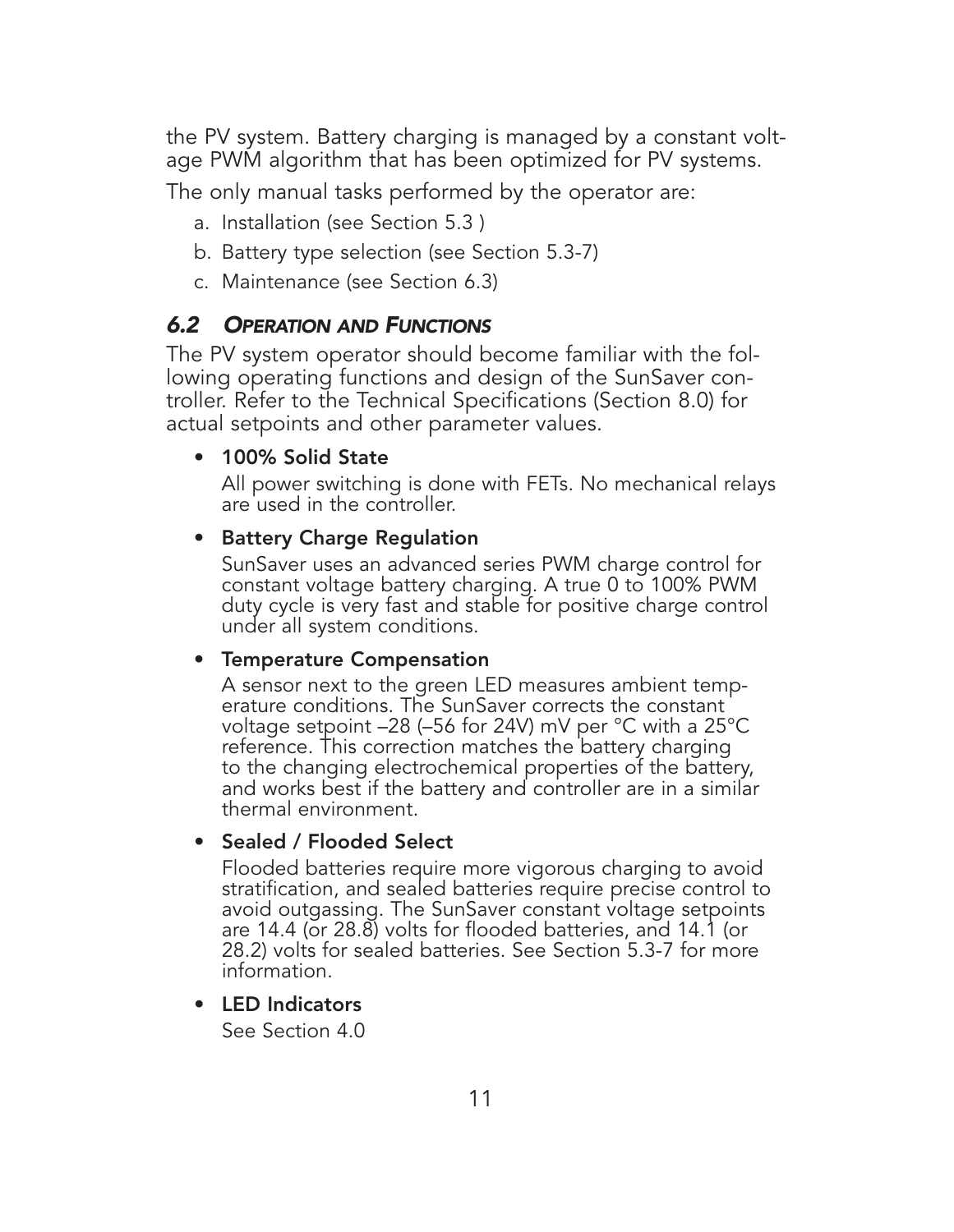#### • Low Voltage Disconnect (LVD)

The automatic load disconnect is an option. If the battery falls below 11.5 (or 23.0) volts, the load is disconnected from the battery to protect against harmful deep discharges. A 2-second delay prevents load disconnects from transients. The load is automatically reconnected when the battery voltage recovers to 12.6 (or 25.2) volts.

#### • Battery Disconnect

If the battery is disconnected during the daytime, the PV array will continue to provide power to the controller. The SunSaver will immediately go into PWM and provide power<br>at a constant voltage to the load. This may continue as long as power is available from the PV array.

#### • Parallel Controllers

The SunSaver controllers work very well in parallel configurations. No blocking diodes are required. The only constraint is that each controller must have an independent and separate PV subarray and load. Make sure that each SunSaver's rating for PV and load current is not exceeded. (see Section 5.3-2)

#### • Auxiliary Generators

Engine generators and other sources of power may be con-<br>nected directly to the battery for charging. It is not necessary to disconnect the SunSaver from the battery. However, do not use the SunSaver to regulate these other generators.

#### • Reverse Current

The SunSaver prevents the battery from discharging through the PV array at night. There is no need to install a blocking diode for this purpose.

#### • Noise

The SunSaver circuit minimizes switching noise and filters all noise output to extremely low levels when the system is properly grounded. If noise is present in a telecom load, it is most likely a grounding problem in the system.

### 6.3 INSPECTION AND MAINTENANCE

The following inspections and maintenance tasks are recommended at least once per year for best controller performance.

1. Confirm that the correct battery type has been selected (sealed or flooded with the jumper).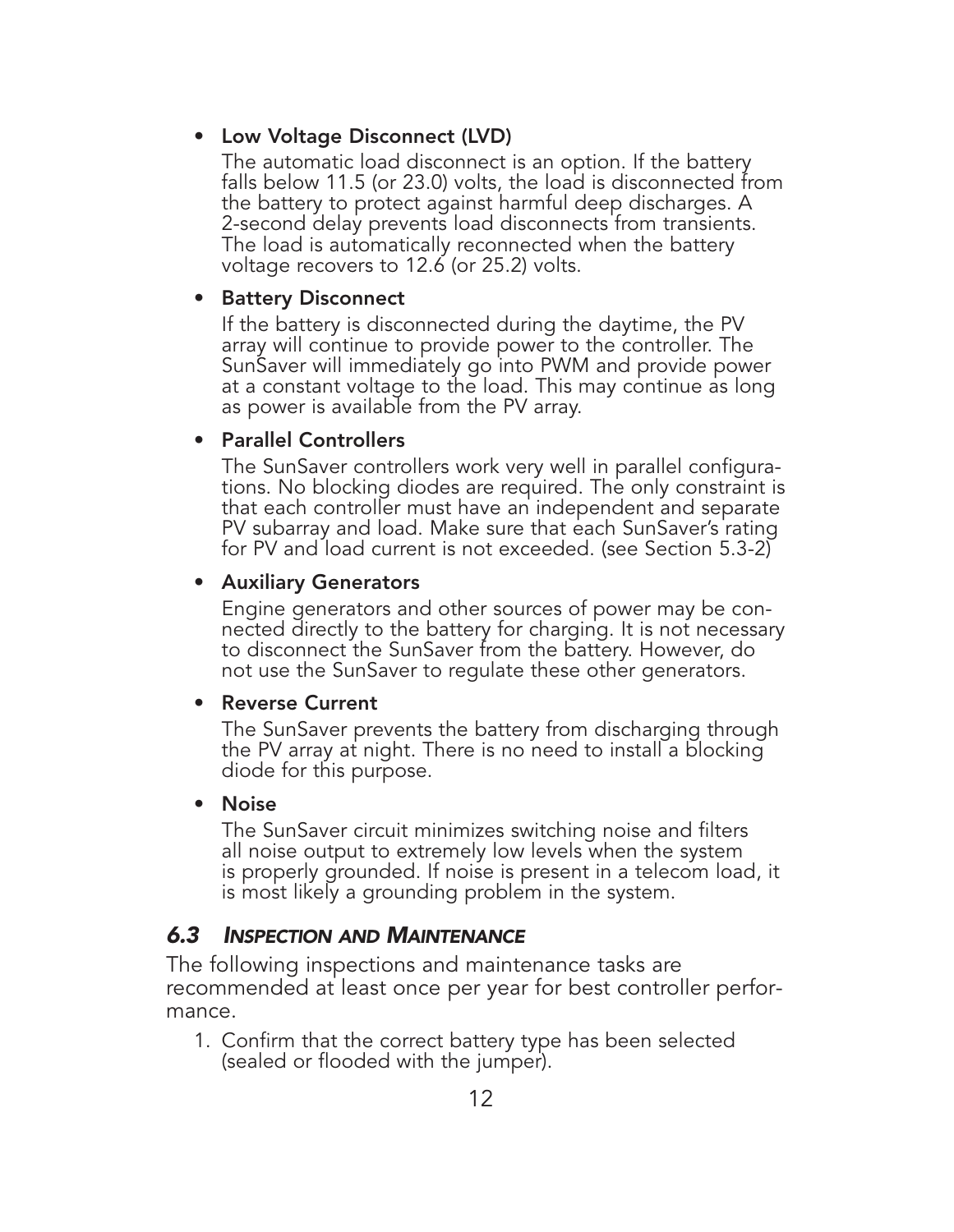- 2. Confirm that the current levels of the PV array and load do not exceed the SunSaver ratings.
- 3. Tighten all the terminals. Inspect for loose, broken, or burnt wire connections. Be certain no loose strands of wire are touching other terminals.
- 4. Check that the controller is securely mounted in a clean environment. Inspect for dirt, insects, and corrosion.
- 5. Check that air flow around the controller is not blocked.
- 6. Protect from direct sun and rain. Confirm that water is not collecting under the cover.
- 7. Check that the controller functions and LED indicators are correct for the system conditions at that time.

## 7.0 TESTING AND TROUBLESHOOTING

## 7.1 TESTING WITH A POWER SUPPLY

Normal SunSaver operation can be tested with a power supply used in place of either the PV array input or the battery. To be certain the SunSaver will not be damaged, observe the following cautions:

- Current limit the power supply to no more than one half the SunSaver rating.
- Set the power supply to 15 volts DC or less for 12V systems and 30 volts DC or less for 24V systems.
- Connect only one power supply to the controller.

**NOTE:** For more information on testing SunSaver controllers with a power supply contact the Morningstar Web Site for test procedures

## 7.2 TROUBLESHOOTING

The SunSaver is very rugged and designed for the most extreme operating conditions. Most PV system problems will be caused by connections, voltage drops, and loads.

Troubleshooting the SunSaver controller is simple. Some basic troubleshooting procedures are listed on the next page.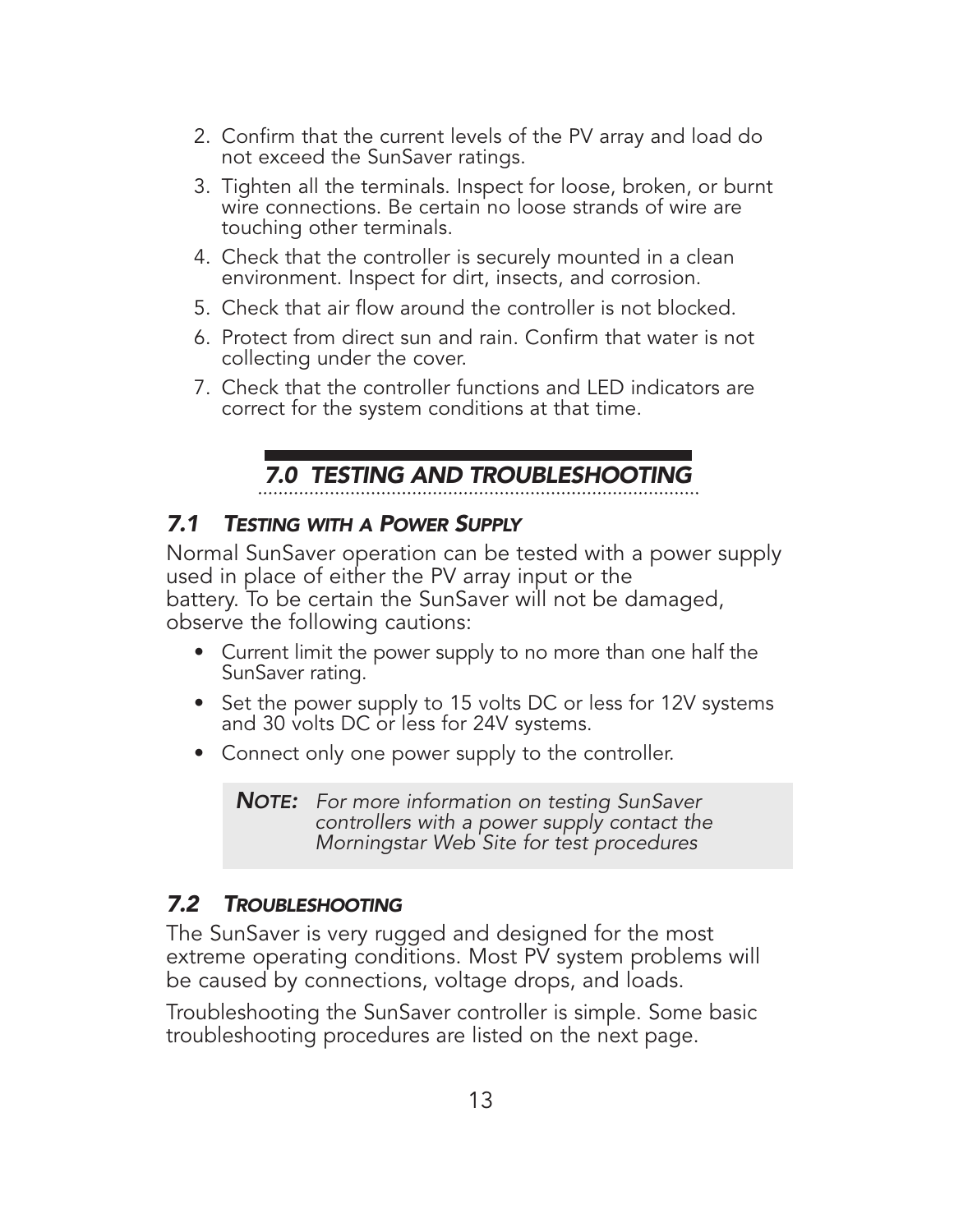|  | <b>CAUTIONS:</b> 1. Troubleshooting should be done by<br>qualified personnel only.        |
|--|-------------------------------------------------------------------------------------------|
|  | 2. Remember that a battery can cause<br>serious damage if shorted.                        |
|  | 3. There are no user serviceable parts, fuses<br>or circuit breakers inside the SunSaver. |
|  | 4. Observe all normal precautions when<br>working with energized circuitry.               |

#### 1. BATTERY IS NOT CHARGING

- a. Check the green LED indicator. The green **CHARGING** LED should be on if it is daytime.
- b. Check that the proper battery type (sealed or flooded) has been selected.
- c. Check that all wire connections in the system are correct and tight. Check the polarity (+ and –) of the connections.
- d. Measure the PV array open-circuit voltage and confirm it is within normal limits. If the voltage is low or zero, check the connections at the PV array itself. Disconnect the PV from the controller when working on the PV array.
- e. Check that the load is not drawing more energy than the PV array can provide.
- f. Check if there are excessive voltage drops between the controller and the battery. This will cause undercharging of the battery.
- g. Check the condition of the battery. Determine if the battery voltage declines at night with no load. If unable to maintain its voltage, the battery may be failing.
- h. Measure the PV voltage and the battery voltage at the SunSaver terminals. If the voltage at the terminals is the same (within a few tenths of volts) the PV array is charging the battery. If PV voltage is close to the open circuit voltage of the panels and the battery voltage is low, the controller is not charging the batteries and may be damaged.

#### 2. BATTERY VOLTAGE IS TOO HIGH

a. First check the operating conditions to confirm that the volt- age is higher than specifications. Consider the temperature compensation of the controller's PWM setpoint. For example,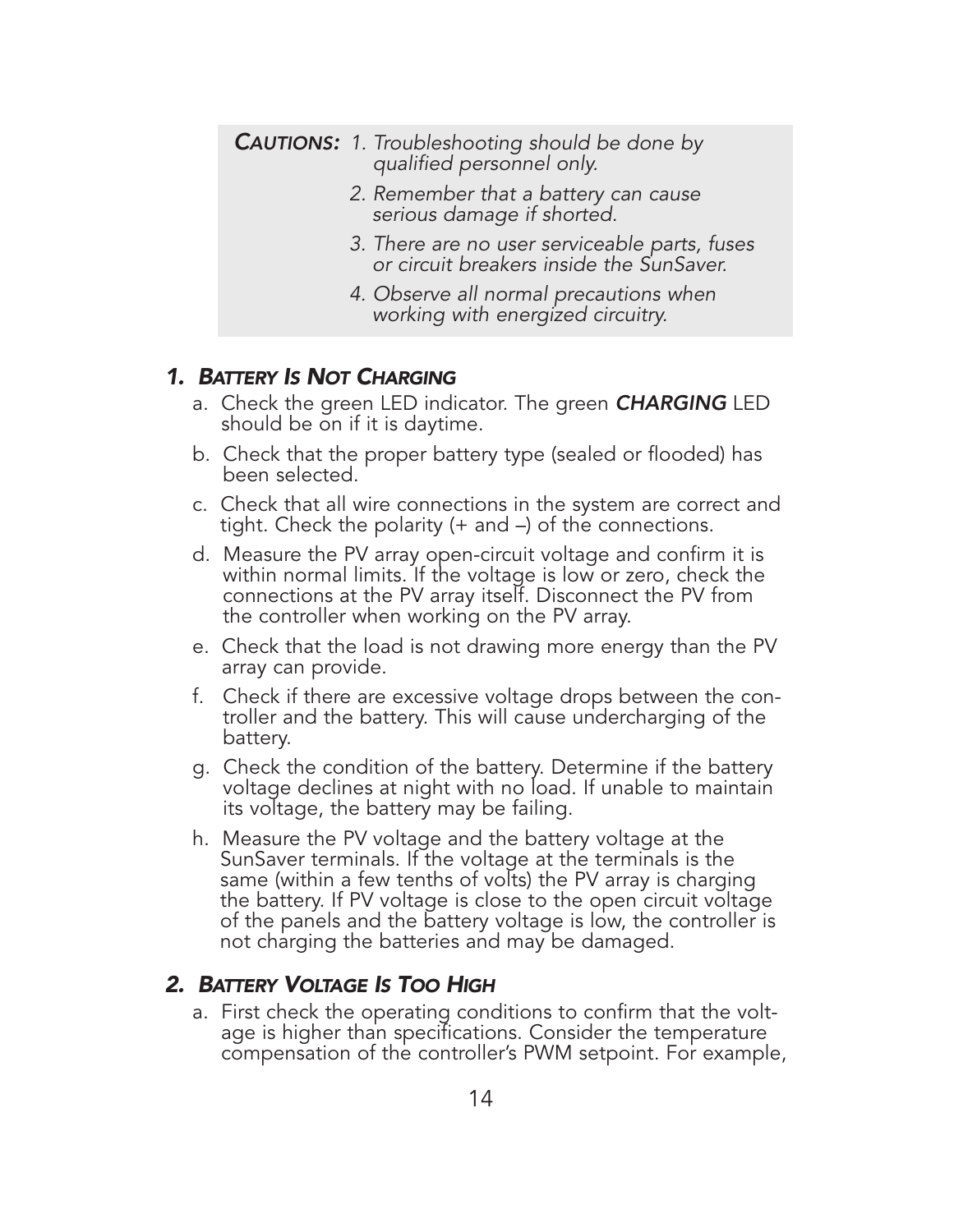at 0°C the controller will regulate at about 15.1 volts (for 12 volt flooded batteries).

- b. Check that the proper battery type (sealed or flooded) has been selected.
- c. Check that all wire connections in the system are correct and tight.
- d. Disconnect the PV array and momentarily disconnect the lead from the **BATTERY** positive terminal. Reconnect the battery terminal and leave the PV array disconnected. The Green charging light should not be lit. Measure the voltage at the **SOLAR** terminals (with the array still disconnected). If the green charging light is on or battery voltage is measured at the **SOLAR** terminals, the controller may be damaged.

#### 3. LOAD NOT OPERATING PROPERLY

- a. Check that the load is turned on. Check that no system fuses are defective. Check that no system circuit breakers are tripped. Remember that there are no fuses or circuit breakers inside the SunSaver.
- b. Check connections to the load, and other controller and battery connections. Make sure voltage drops in the system wires are not too high.
- c. Check for proper LED indications on the SunSaver. If the red **LOAD DISCONNECT** LED is on, the load has been disconnected due to low battery voltage. This is generally a normal state when the load exceeds the PV array output due to weather and other sunlight conditions.
- d. Measure the voltage at the controller **BATTERY** terminals. If<br>this voltage is above the LVD, the load should have power. Then measure the voltage at the controller **LOAD** terminals, and if there is no voltage present, the controller may be defective.

**NOTE:** For more detailed testing instructions contact the Morningstar web site.